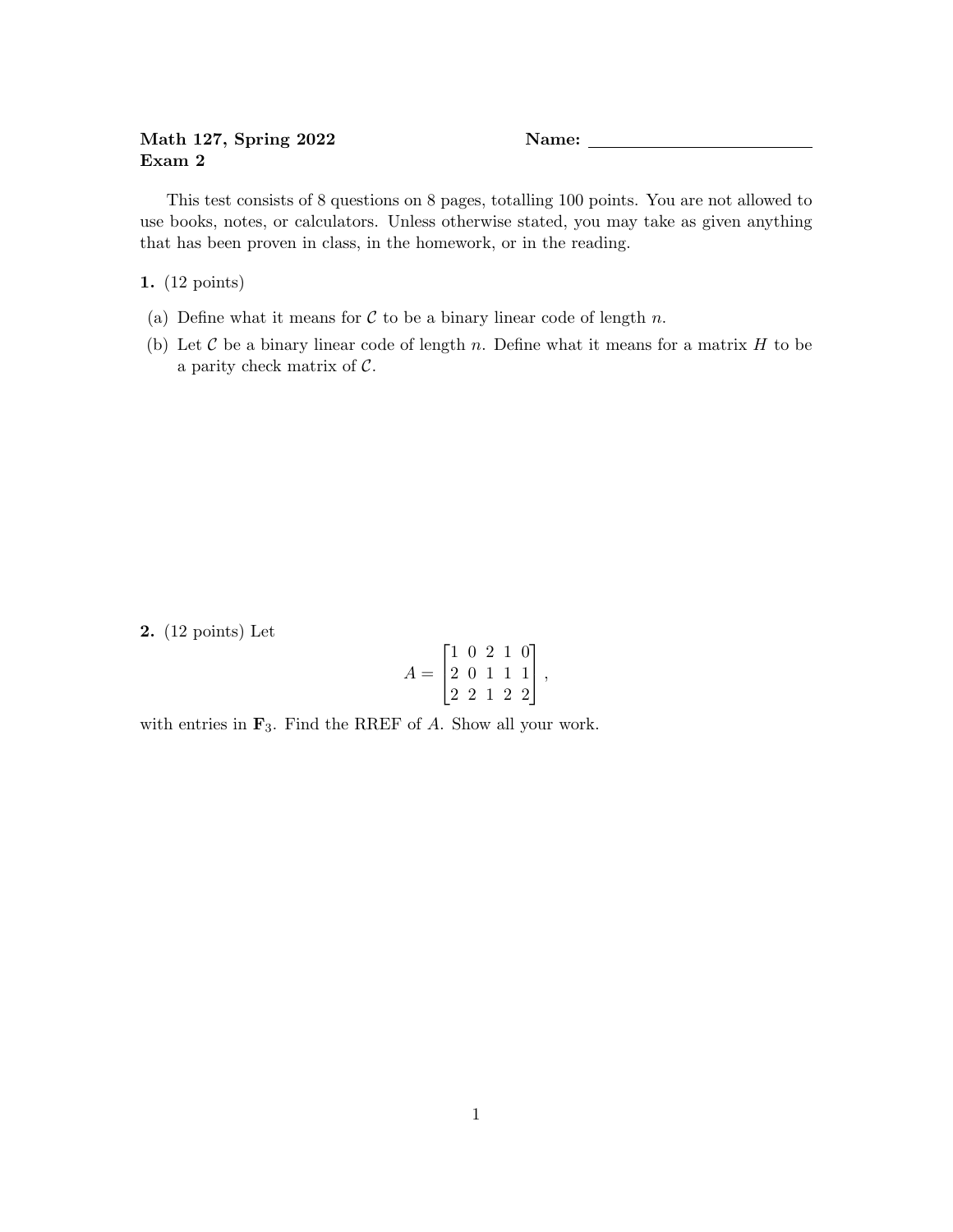3. (12 points) Let

$$
W = \left\{ \begin{bmatrix} x_1 \\ 0 \\ 0 \\ x_4 \end{bmatrix} \middle| \ x_1, x_4 \in \mathbf{F}_{17} \right\}.
$$

You may take it as given that W is a subspace of  $\mathbf{F}_{17}^4$ .

- (a) Guess a basis  $\mathcal B$  for  $W$ . No explanation necessary.
- (b) Prove that B spans W, i.e., prove that every  $\mathbf{x} \in W$  is a linear combination of the vectors in  $B$ .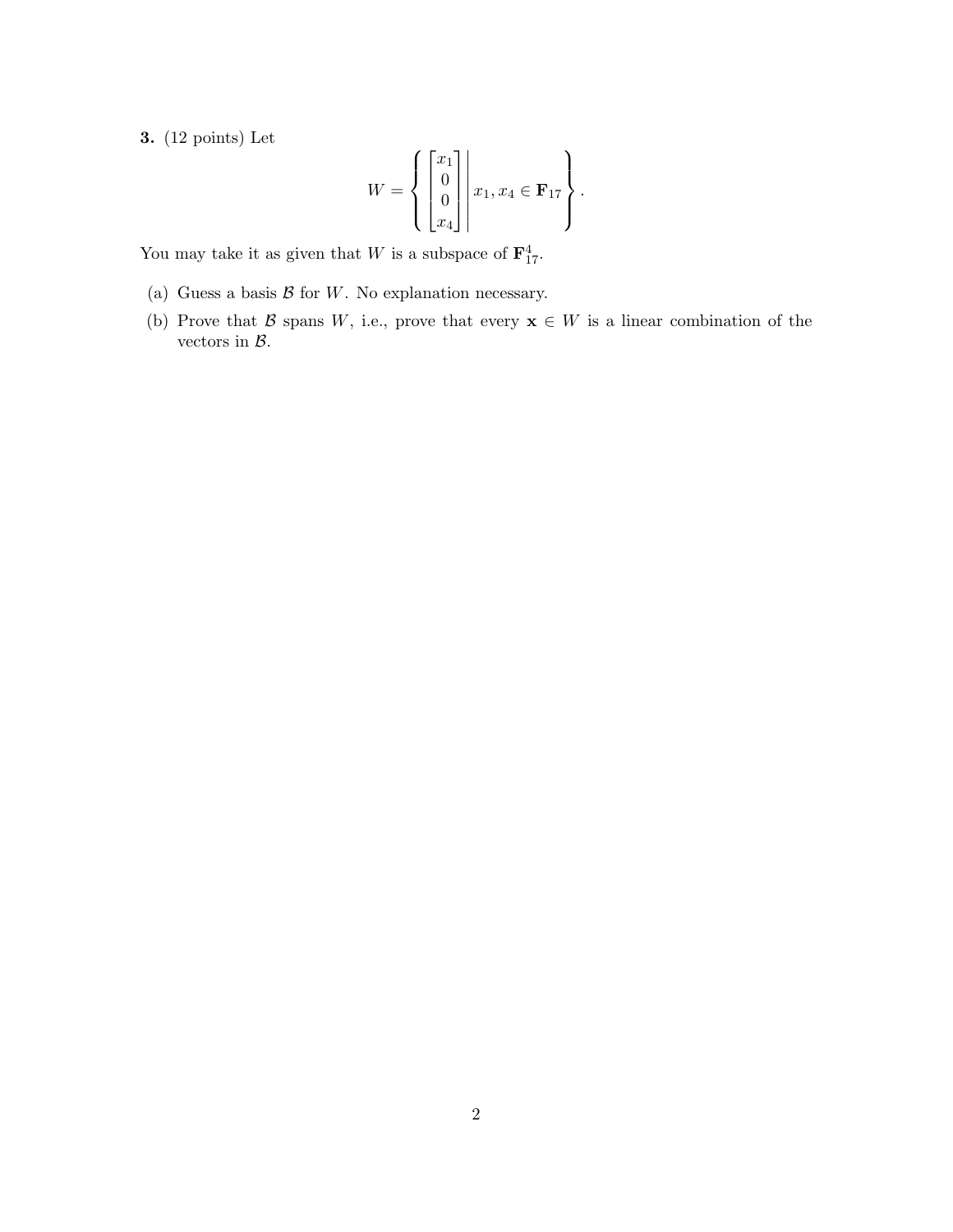4. (12 points) Consider  $a(x) = x^5 + x^4 + x^2 + 1$  and  $b(x) = x^4 + x^3$  in  $\mathbf{F}_2[x]$ , and note that

$$
x^{5} + x^{4} + x^{2} + 1 = x(x^{4} + x^{3}) + (x^{2} + 1),
$$
  
\n
$$
x^{4} + x^{3} = (x^{2} + x + 1)(x^{2} + 1) + (x + 1),
$$
  
\n
$$
x^{2} + 1 = (x + 1)(x + 1).
$$

(I.e., you are given the above facts and do not need to check them yourself.) Find  $f(x), g(x) \in \mathbf{F}_2[x]$  such that  $f(x)a(x) + g(x)b(x) = \gcd(a(x), b(x))$ . Show your work and clearly indicate your answer.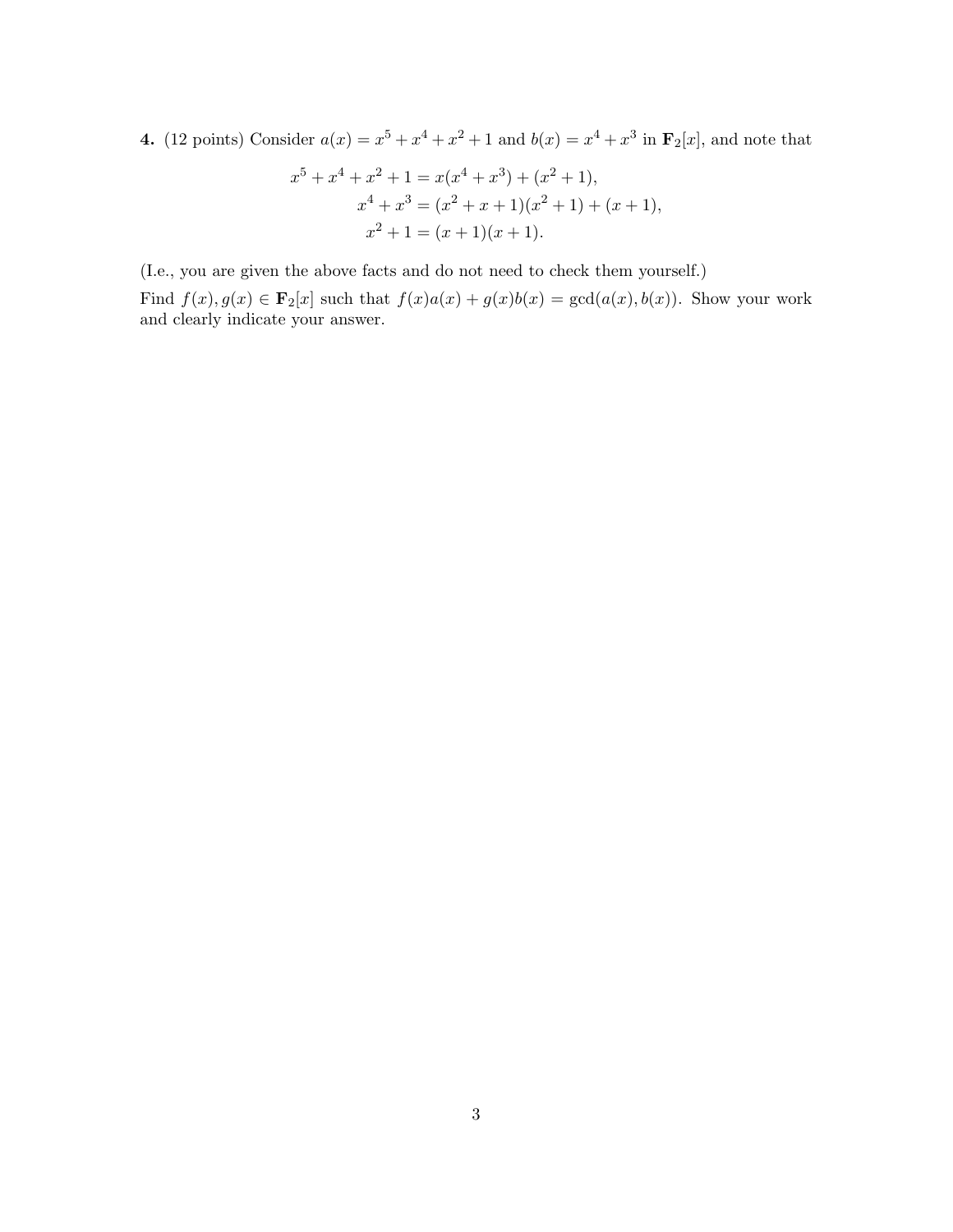5. (13 points) Recall that the parity check matrix of the Hamming 7-code  $\mathcal{H}_7$  is

$$
H_7 = \begin{bmatrix} 1 & 0 & 1 & 0 & 1 & 0 & 1 \\ 0 & 1 & 1 & 0 & 0 & 1 & 1 \\ 0 & 0 & 0 & 1 & 1 & 1 & 1 \end{bmatrix}.
$$

Suppose Yolanda is receiving transmissions sent using the Hamming 7-code, and she receives

 $y =$   $\overline{0}$  $\overline{0}$ 1  $\overline{0}$ 1  $\lfloor 0 \rfloor$  . Correct  $y$  to a codeword  $y'$ , if necessary, and read off the message bits 3, 5, 6,

and 7 to find the intended message m′ . Show all your work.

 $\sqrt{ }$ 

1

1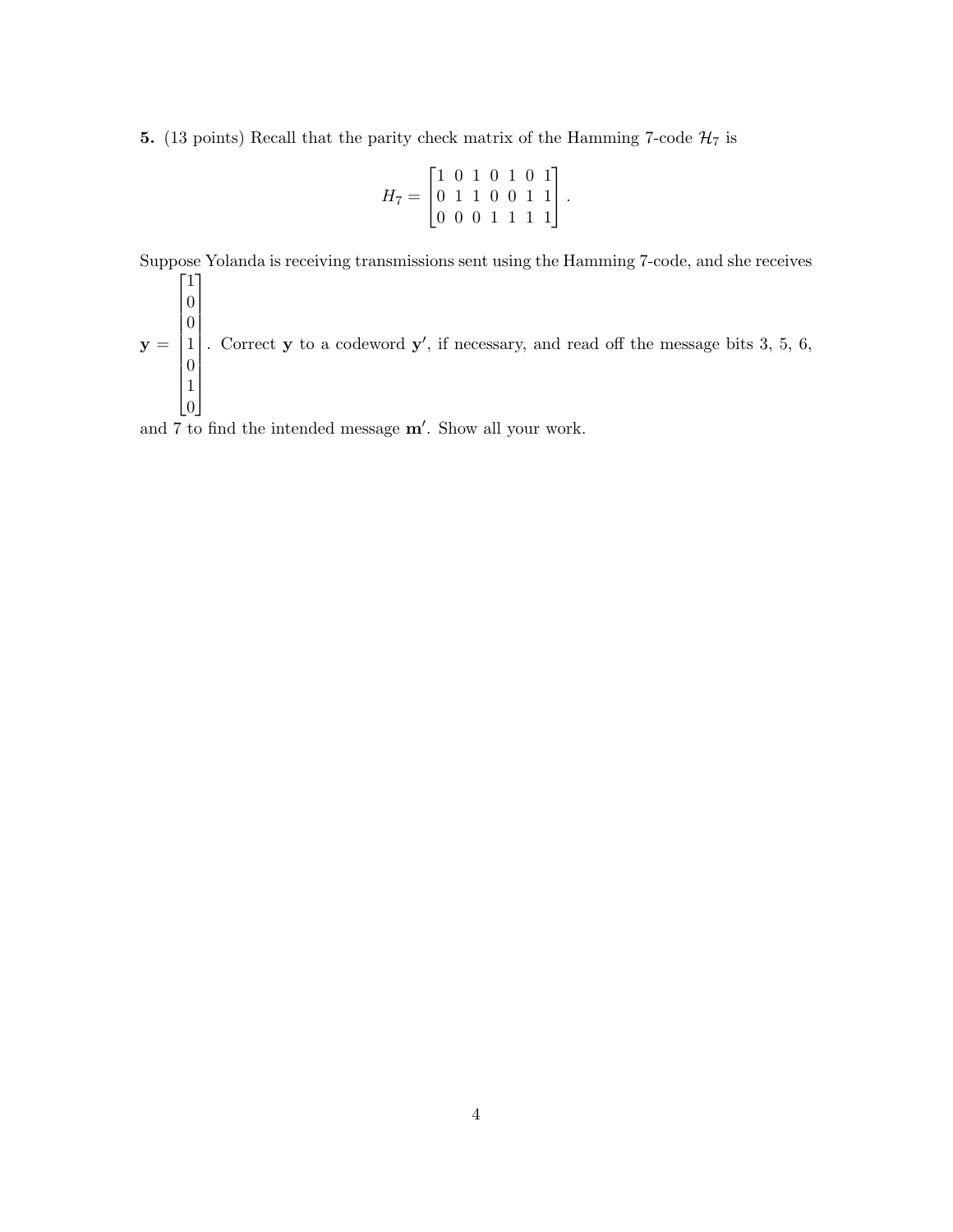**6.** (13 points) Let  $A$  be a matrix with entries in  $\mathbf{F}_7$  such that

$$
A = \begin{bmatrix} 3 & 1 & 2 & 0 & 0 \\ 1 & 5 & 2 & 5 & 2 \\ 2 & 3 & 0 & 4 & 4 \\ 1 & 5 & 0 & 0 & 3 \end{bmatrix}, \qquad RREF(A) = \begin{bmatrix} 1 & 5 & 0 & 0 & 3 \\ 0 & 0 & 1 & 0 & 6 \\ 0 & 0 & 0 & 1 & 3 \\ 0 & 0 & 0 & 0 & 0 \end{bmatrix}.
$$

Find bases for  $\operatorname{Col}(A)$  and  $\operatorname{Null}(A).$  Show your work.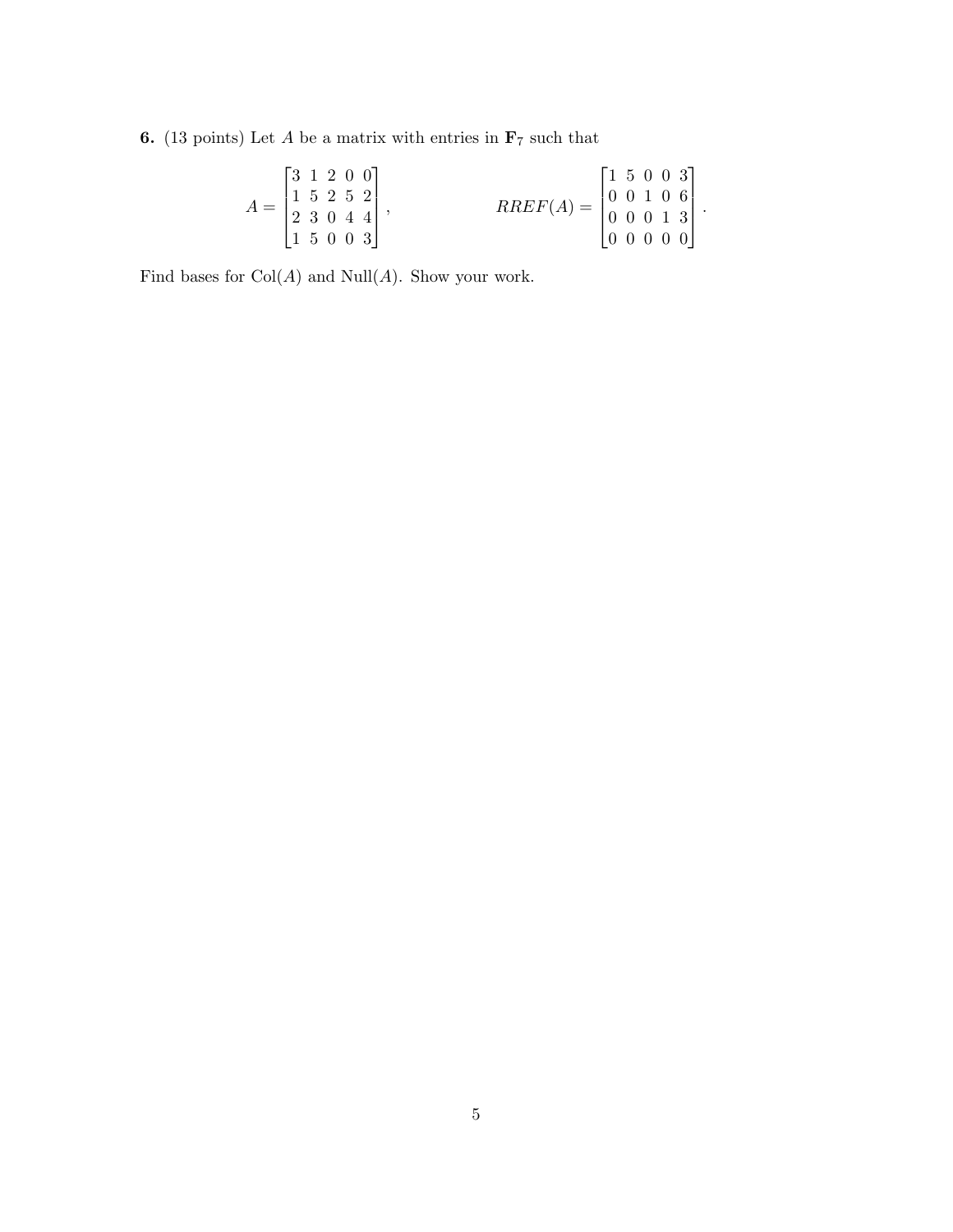7. (13 points) Let W be the subset of  $\mathbf{F}_7^3$  defined by

$$
W = \left\{ \begin{bmatrix} x_1 \\ x_2 \\ x_3 \end{bmatrix} \in \mathbf{F}_{19}^3 \middle| \ x_1 + 5x_2 = 0 \right\}.
$$

Give **part of** the proof that W is a subspace of  $\mathbf{F}_{19}^3$ , in the following steps:

- (a) Explain why  $0 \in W$ .
- (b) Suppose  $\mathbf{x}, \mathbf{y} \in W$ . Explain why  $\mathbf{x} + \mathbf{y} \in W$ .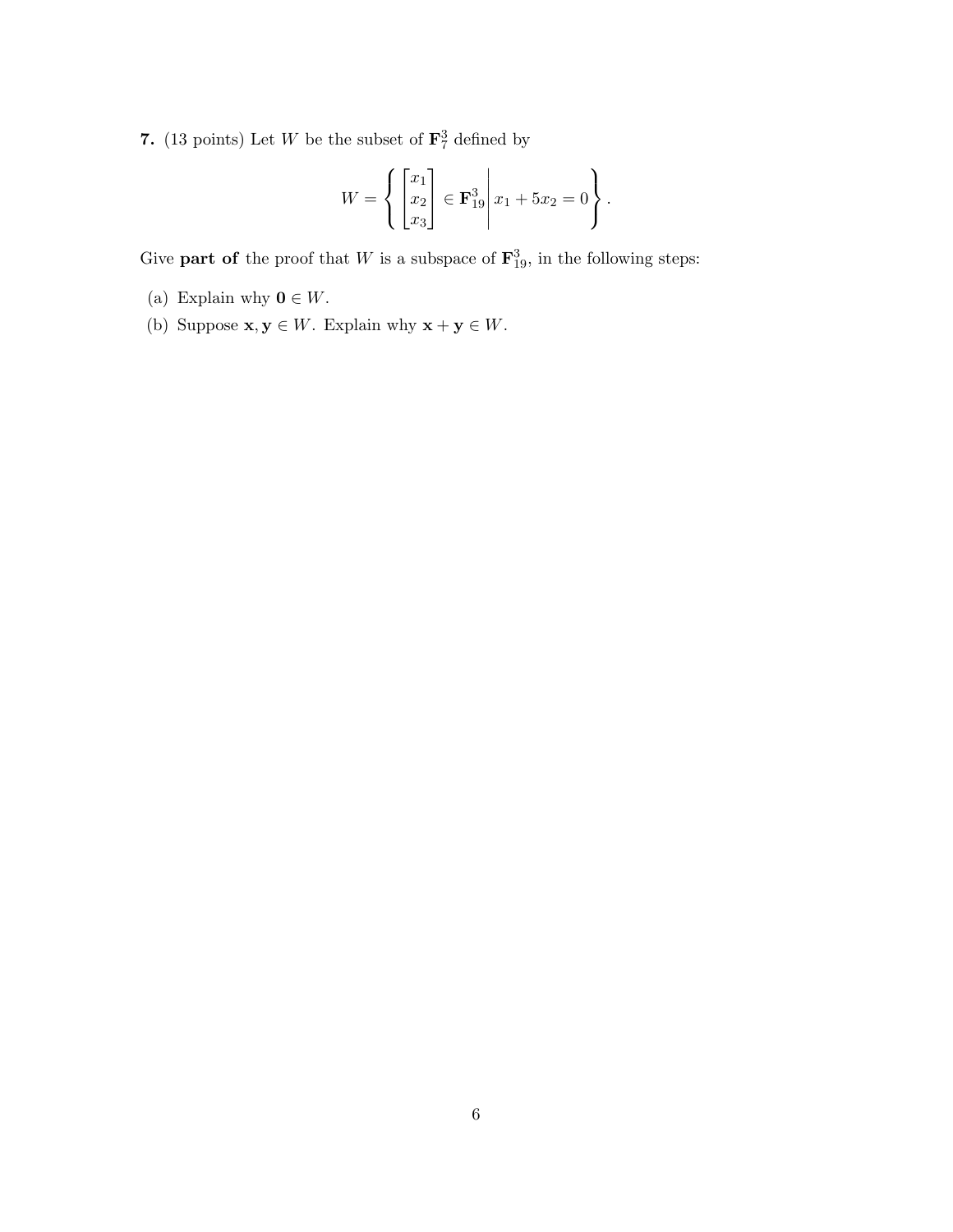- **8.** (13 points) Let  $\mathbf{v}_1, \mathbf{v}_2, \mathbf{v}_3$  be three vectors in  $\mathbf{F}_{11}^4$  and let  $W = \text{span}\{\mathbf{v}_1, \mathbf{v}_2, \mathbf{v}_3\}.$
- (a) What is the largest possible number of vectors that  $W$  could contain? Briefly  $EX-$ PLAIN your answer. (You can just express your answer as a power of some number; you don't have to multiply out that power.)
- (b) What condition can you put on the set  ${v_1, v_2, v_3}$  that will ensure that W contains that largest possible number of vectors? Briefly EXPLAIN your answer.